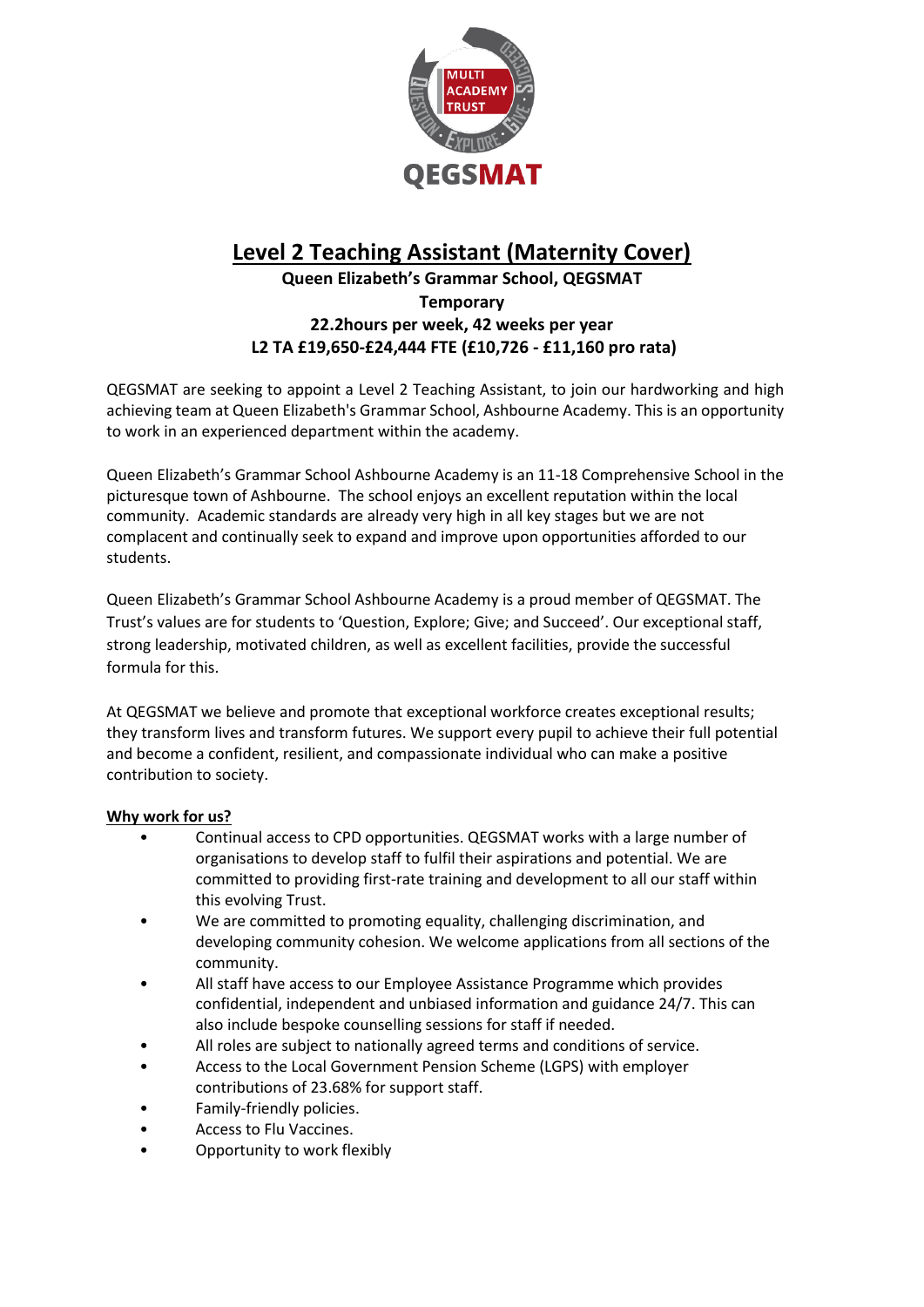QEGSMAT is also committed to safeguarding and promoting the welfare of children and young people and expects all staff and volunteers to share this commitment. All appointments are subject to an Enhanced DBS check and be eligible to work in the UK. Further information about our commitment to Safeguarding can be found <https://www.qegsmat.com/documents/safeguarding>

If you are interested and wish to have an informal conversation to discuss the role or would like to visit the school, we would be happy to arrange this. Please call Natalie Jones, 01335 343685. Further details about our school can be found on our website: <https://www.queenelizabeths.derbyshire.sch.uk/>

To apply for this position, please visit our Trust Website [\(https://www.qegsmat.com/current-vacancies/\)](https://www.qegsmat.com/current-vacancies/) where you can apply via TES.

| <b>Closing date for applications:</b> | Monday 4 <sup>th</sup> July 2022, 9am                  |
|---------------------------------------|--------------------------------------------------------|
| <b>Provisional Interview date:</b>    | Wednesday 13 <sup>th</sup> July 2022                   |
| <b>Actual Salary:</b>                 | L2 TA £19,650-£24,444 FTE (£10,726 - £11,160 pro rata) |
| <b>Start Date:</b>                    | 12 <sup>th</sup> September 2022                        |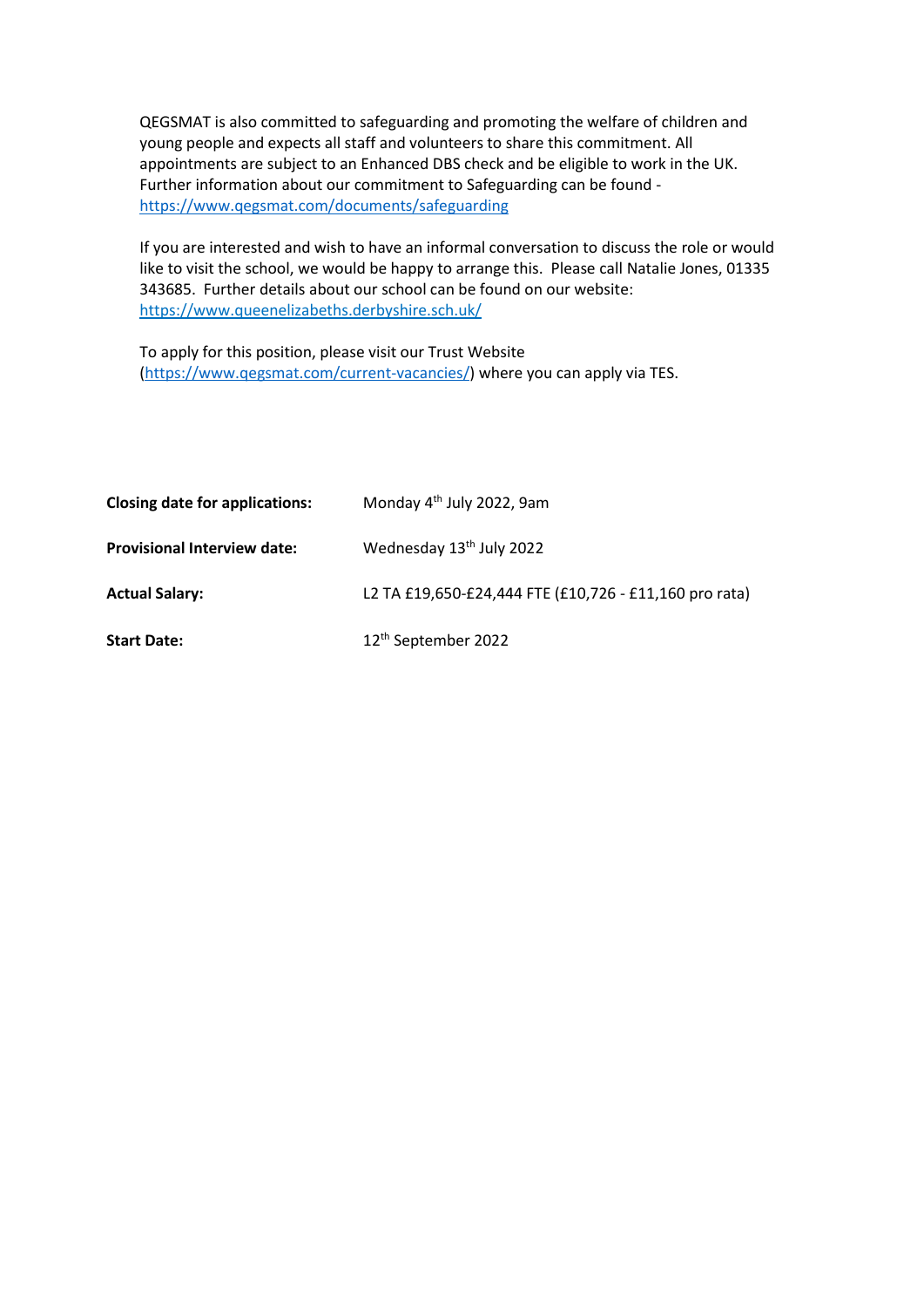

## **JOB DESCRIPTION – Teaching Assistant**

**POST:** Teaching Assistant, maternity cover **GRADE:** Level 2 Teaching Assistant **RESPONSIBLE TO:** Assistant Headteacher

**WEEKS PER ANNUM:** 42 weeks

**DUTIES AND RESPONSIBILITIES:**

- Assist the SENCO and class teachers with the planning and delivery of learning activities for those students with special educational needs (differentiation), including assisting with planning appropriately for different teaching styles and subjects across the school;
- Promote inclusion, independent learning, self-reliance and equality
- Work closely with the SENCO, class teachers, and nominated departments to support students' learning needs. Support will be within the classroom, or as directed by the classroom teacher;
- Make observations and report on student progress, assisting the SENCO and class teachers with student records;
- Contribute fully to the activities offered at lunchtime and supervise, reporting to line managers only when events of significant importance occur;
- Accompany teaching staff and students on educational visits taking responsibility for student welfare for named students and supporting medical needs and where necessary assisting with personal and intimate care including toileting of students with specific needs;
- Support students with arrangements regarding transport to and from school;
- Prepare for and attend INSET and Faculty/Departmental meetings as noted on the school calendar;
- Attend and contribute to review meetings accompanying the SENCO as required; within the school day to report on student progress;
- Mentoring of key students liaising with parents to develop case study notes and checking of family histories for EHC plans; maintain appropriate regular contact with parents/carers to support progress;
- Support students in examinations, including scribing, reading and invigilation;
- Adapting lessons and supporting students with additional educational needs;
- Where necessary, assist with the personal and intimate care including toileting of students with identified specific needs. Have responsibility for or support others in the administration of medicine to students as directed;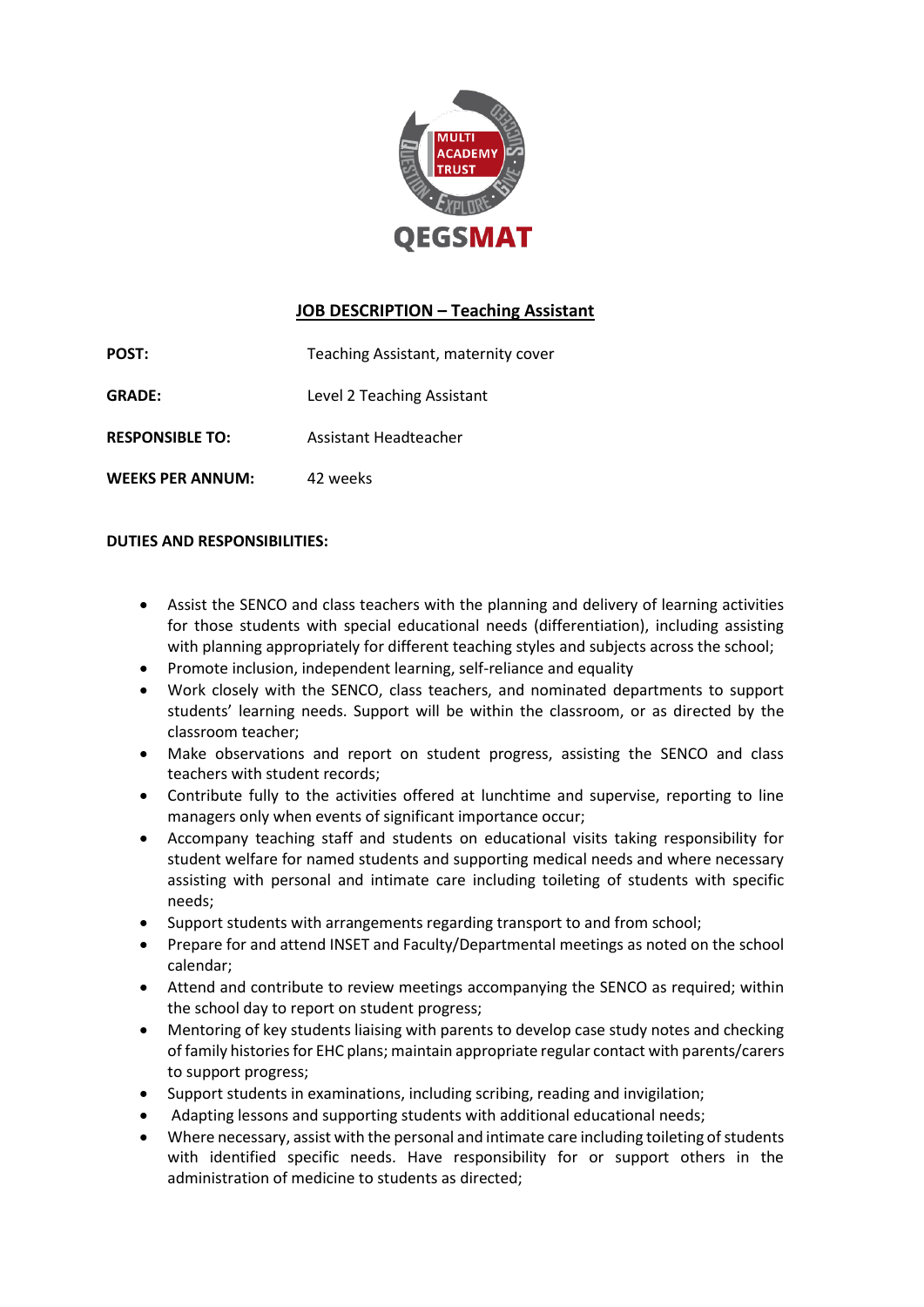• Follow the moving and handling plan for those students with physical disabilities including the use of mobility aides and hoists and liaise with Manual Handling advisor as appropriate. Where necessary act as lead TA when following a plan, showing others a known routine.

### **METHODS OF WORKING**

The post holder must:

- Maintain confidentiality and observe data protection and associated guidelines where appropriate;
- To maintain an awareness of Safeguarding Children and GDPR processes;
- Understand and comply with the academy's Health and Safety Policy in the performance of their duties and responsibilities;
- Carry out the duties of the post in compliance with the academy's Equal Opportunities Policy;
- Understand and comply with all other relevant academy policies;
- Take an active part in appraising their own work against agreed priorities and targets in accordance with the academy's professional development and supervision arrangements;
- Undertake any necessary training associated with the duties of the post;
- To carry out any other reasonable duties and responsibilities within the overall function, commensurate with the grading and level of responsibilities of the post.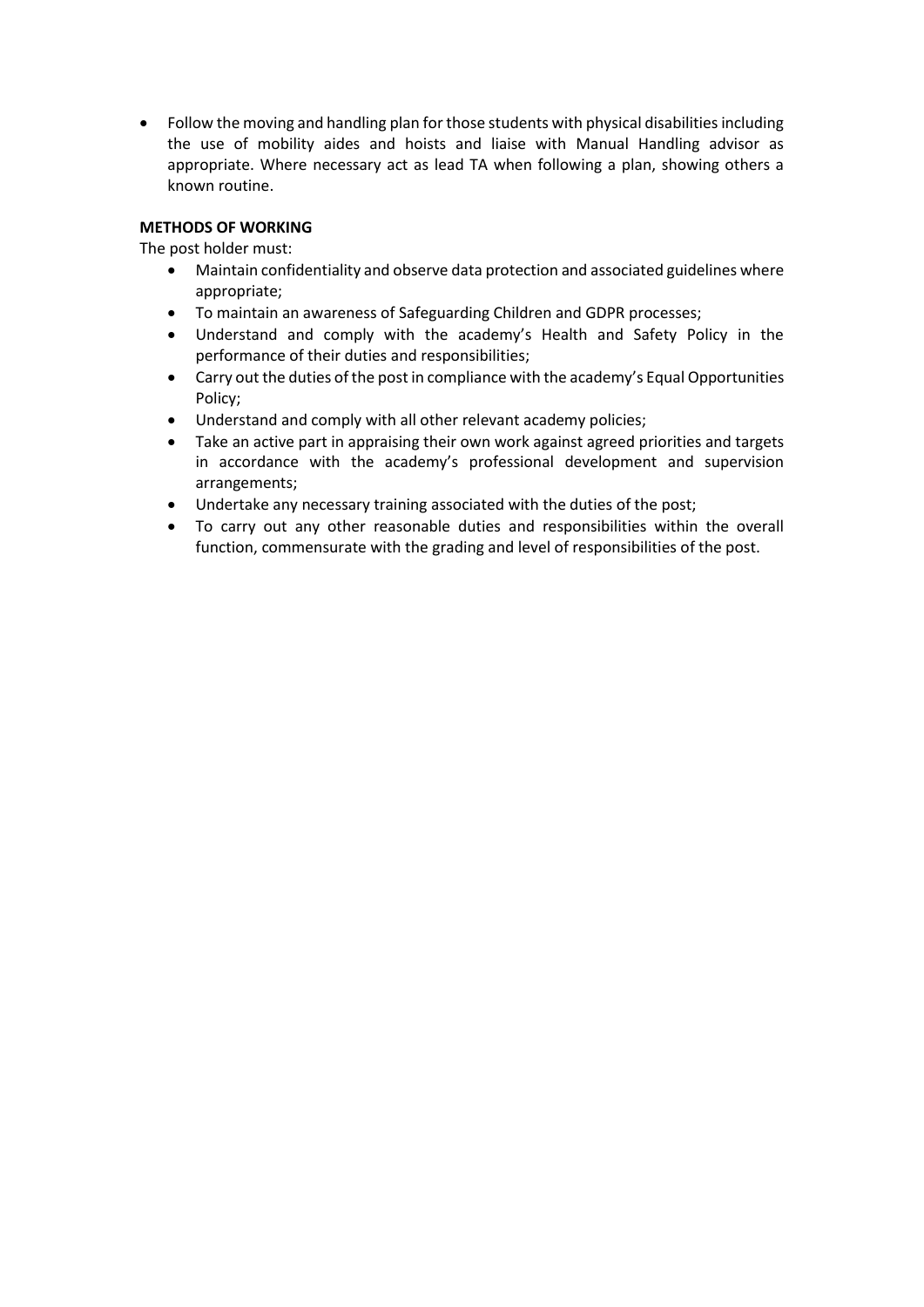

## **PERSON SPECIFICATION**

#### **TEACHING ASSISTANT**

|                               | <b>ESSENTIAL</b>                                                                                                           | <b>DESIRABLE</b>                                                          |
|-------------------------------|----------------------------------------------------------------------------------------------------------------------------|---------------------------------------------------------------------------|
| <b>SKILLS &amp; ABILITIES</b> | Highly motivated with the ability to motivate<br>and enthuse others                                                        | Able to use a wide<br>$\bullet$<br>range of resources<br>including ICT to |
|                               | Able to work as an individual or as part of a<br>team                                                                      | enable children with<br>special educational<br>needs to access the        |
|                               | Able to communicate effectively with a range<br>of people both verbally, in writing and can<br>demonstrate literacy skills | curriculum                                                                |
|                               | Positive listening skills                                                                                                  |                                                                           |
|                               | Able to form and maintain professional<br>٠<br>relationships and boundaries with young<br>people and adults                |                                                                           |
|                               | Able to deal with confidential information in a<br>$\bullet$<br>sensitive manner                                           |                                                                           |
|                               | Patient and approachable<br>$\bullet$                                                                                      |                                                                           |
|                               | Calm and reassuring particularly when under<br>pressure                                                                    |                                                                           |
|                               | Able to diffuse conflict and, with support,<br>manage inappropriate patterns of behaviour                                  |                                                                           |
|                               | Well organised, practical and resourceful                                                                                  |                                                                           |
|                               | Adaptable and flexible                                                                                                     |                                                                           |
|                               | Able to use ICT effectively                                                                                                |                                                                           |
|                               | Record keeping                                                                                                             |                                                                           |